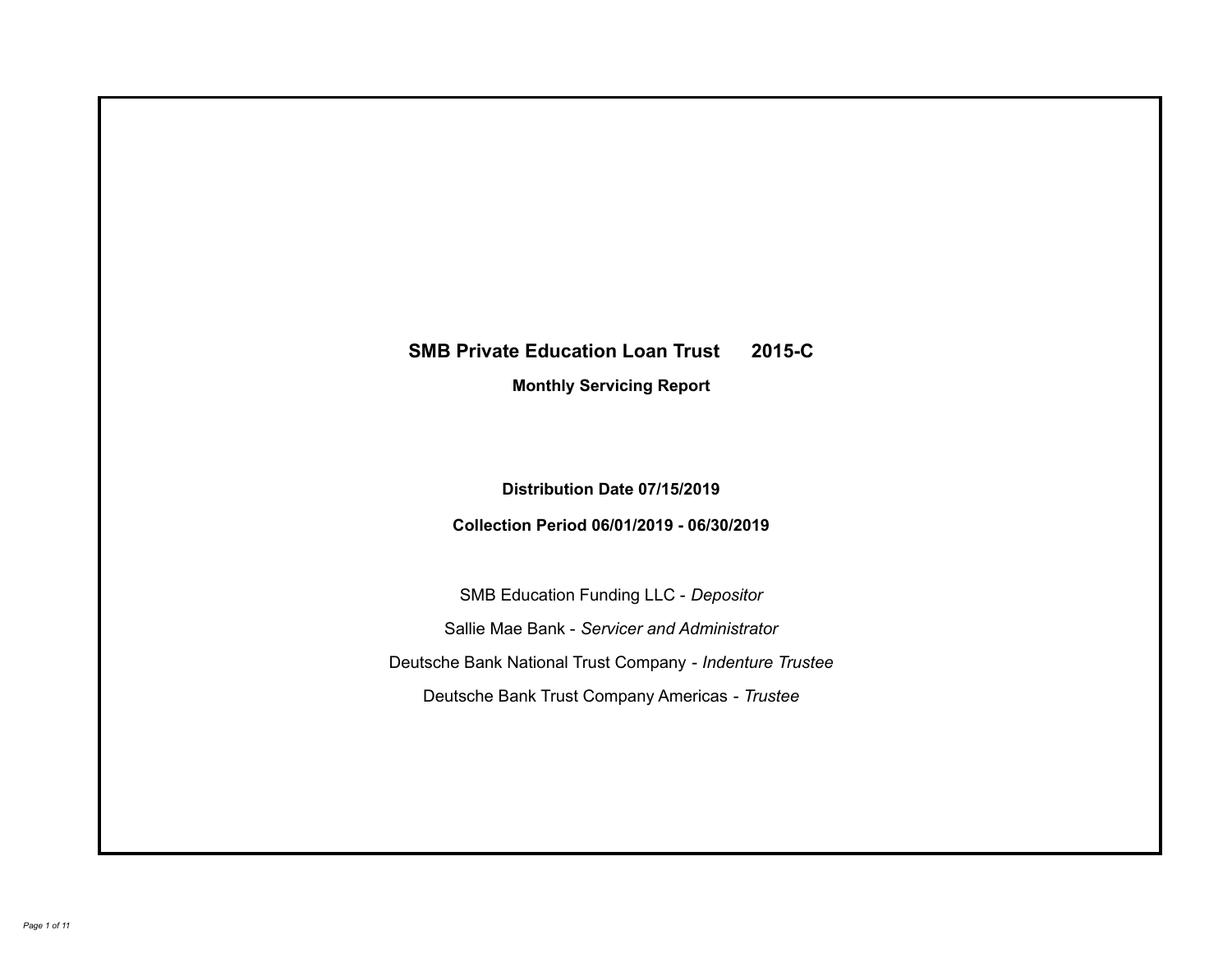| A            | <b>Student Loan Portfolio Characteristics</b>   |                                              | Settlement Date<br>10/27/2015 | 05/31/2019       | 06/30/2019       |
|--------------|-------------------------------------------------|----------------------------------------------|-------------------------------|------------------|------------------|
|              | <b>Principal Balance</b>                        |                                              | \$693,787,197.00              | \$402,205,323.25 | \$395,531,246.89 |
|              | Interest to be Capitalized Balance              |                                              | 55,852,621.68                 | 16,692,376.98    | 15,573,821.82    |
|              | Pool Balance                                    |                                              | \$749,639,818.68              | \$418,897,700.23 | \$411,105,068.71 |
|              | Weighted Average Coupon (WAC)                   |                                              |                               |                  |                  |
|              |                                                 | WAC1 (Contractual Interest Rate on the Loan) | 8.28%                         | 9.39%            | 9.40%            |
|              | WAC2 (Average of Applicable Interest Rate)      |                                              | 8.28%                         | 9.34%            | 9.34%            |
|              | WAC3 (Average of Actual Interest Rate)          |                                              | 8.22%                         | 9.26%            | 9.27%            |
|              | Weighted Average Remaining Term                 |                                              | 127.00                        | 122.62           | 122.57           |
|              | Number of Loans<br>Number of Borrowers          |                                              | 65,154<br>45,614              | 37,982<br>27,284 | 37,328<br>26,807 |
|              | Pool Factor                                     |                                              |                               | 0.558798625      | 0.548403458      |
|              | Since Issued Total Constant Prepayment Rate (1) |                                              |                               | 9.95%            | 9.95%            |
| В            | <b>Debt Securities</b>                          | <b>Cusip/Isin</b>                            | 06/17/2019                    |                  | 07/15/2019       |
|              | A <sub>2</sub> A                                | 78448RAB2                                    | \$99,945,526.92               |                  | \$96,267,506.38  |
|              | A <sub>2</sub> B                                | 78448RAC0                                    | \$48,282,863.24               |                  | \$46,506,041.72  |
|              | A <sub>3</sub>                                  | 78448RAD8                                    | \$75,000,000.00               |                  | \$75,000,000.00  |
|              | B                                               | 78448RAE6                                    | \$70,000,000.00               |                  | \$70,000,000.00  |
|              | C                                               | 78448RAF3                                    | \$50,000,000.00               |                  | \$50,000,000.00  |
|              |                                                 |                                              |                               |                  |                  |
| $\mathsf{C}$ | <b>Certificates</b>                             | <b>Cusip/Isin</b>                            | 06/17/2019                    |                  | 07/15/2019       |
|              | Residual                                        | 78448R106                                    | \$100,000.00                  |                  | \$100,000.00     |
|              |                                                 |                                              |                               |                  |                  |
| D            | <b>Account Balances</b>                         |                                              | 06/17/2019                    |                  | 07/15/2019       |
|              | Reserve Account Balance                         |                                              | \$1,884,455.00                |                  | \$1,884,455.00   |
|              |                                                 |                                              |                               |                  |                  |
| E            | <b>Asset / Liability</b>                        |                                              | 06/17/2019                    |                  | 07/15/2019       |
|              | Overcollateralization Percentage                |                                              | 18.06%                        |                  | 17.84%           |
|              | Specified Overcollateralization Amount          |                                              | \$125,669,310.07              |                  | \$123,331,520.61 |
|              | Actual Overcollateralization Amount             |                                              | \$75,669,310.07               |                  | \$73,331,520.61  |

(1) For additional information, see 'Since Issued CPR Methodology' found on page 11 of this report.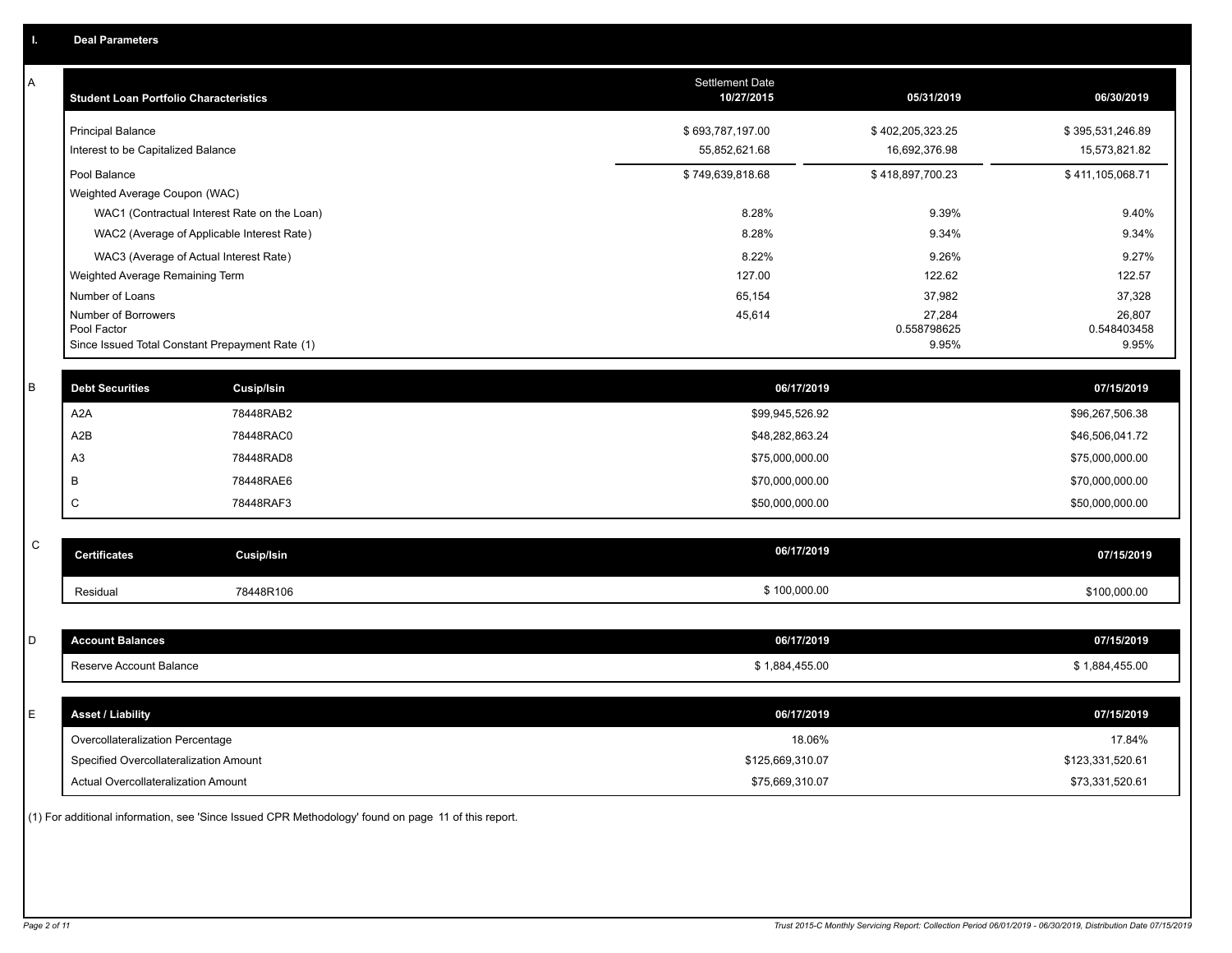### **II. 2015-C Trust Activity 06/01/2019 through 06/30/2019**

| Α | <b>Student Loan Principal Receipts</b>                           |                 |
|---|------------------------------------------------------------------|-----------------|
|   | <b>Borrower Principal</b>                                        | 7,757,573.43    |
|   | <b>Consolidation Activity Principal</b>                          | 0.00            |
|   | Seller Principal Reimbursement                                   | 155.42          |
|   | Servicer Principal Reimbursement                                 | 0.00            |
|   | Delinquent Principal Purchases by Servicer                       | 0.00            |
|   | <b>Other Principal Deposits</b>                                  | 0.00            |
|   | <b>Total Principal Receipts</b>                                  | \$7,757,728.85  |
| В | <b>Student Loan Interest Receipts</b>                            |                 |
|   | <b>Borrower Interest</b>                                         | 2,286,783.56    |
|   | <b>Consolidation Activity Interest</b>                           | 0.00            |
|   | Seller Interest Reimbursement                                    | (0.13)          |
|   | Servicer Interest Reimbursement                                  | 0.00            |
|   | Delinquent Interest Purchases by Servicer                        | 0.00            |
|   | Other Interest Deposits                                          | 0.00            |
|   | <b>Total Interest Receipts</b>                                   | \$2,286,783.43  |
| C | <b>Recoveries on Realized Losses</b>                             | \$194,867.84    |
| D | <b>Investment Income</b>                                         | \$22,437.80     |
| Е | <b>Funds Borrowed from Next Collection Period</b>                | \$0.00          |
| F | <b>Funds Repaid from Prior Collection Period</b>                 | \$0.00          |
| G | Loan Sale or Purchase Proceeds                                   | \$0.00          |
| н | Initial Deposits to Distribution Account                         | \$0.00          |
|   | <b>Excess Transferred from Other Accounts</b>                    | \$0.00          |
| J | <b>Borrower Benefit Reimbursements</b>                           | \$0.00          |
| Κ | <b>Other Deposits</b>                                            | \$0.00          |
| Г | <b>Other Fees Collected</b>                                      | \$0.00          |
| М | <b>AVAILABLE FUNDS</b>                                           | \$10,261,817.92 |
| N | Non-Cash Principal Activity During Collection Period             | \$1,083,652.49  |
| O | Aggregate Purchased Amounts by the Depositor, Servicer or Seller | \$0.00          |
| P | Aggregate Loan Substitutions                                     | \$0.00          |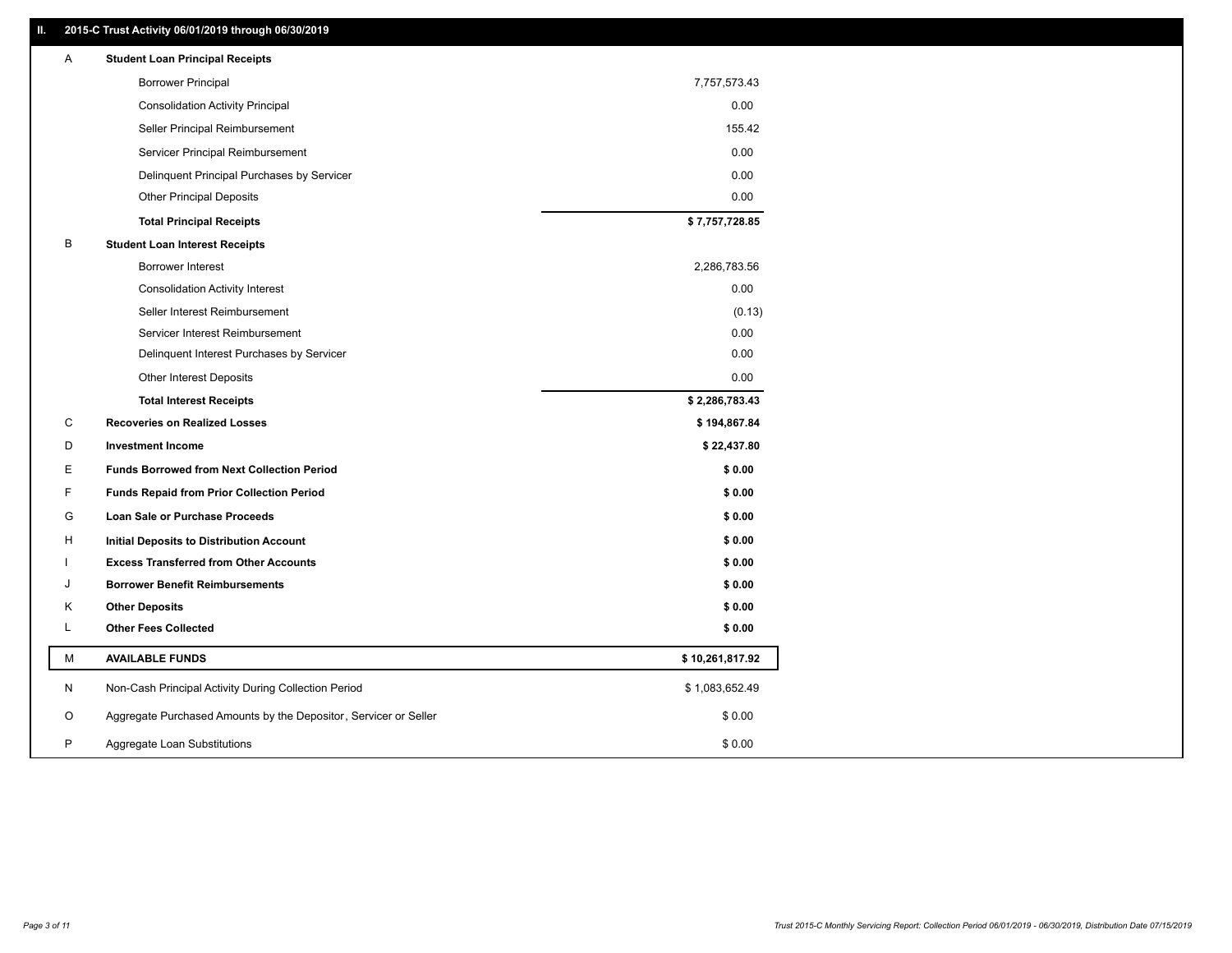|                   |                       |                          |         |                                                           | <b>Loans by Repayment Status</b> |                            |                          |         |                                                           |                |                            |
|-------------------|-----------------------|--------------------------|---------|-----------------------------------------------------------|----------------------------------|----------------------------|--------------------------|---------|-----------------------------------------------------------|----------------|----------------------------|
|                   |                       |                          |         | 06/30/2019                                                |                                  |                            |                          |         | 05/31/2019                                                |                |                            |
|                   |                       | <b>Wtd Avg</b><br>Coupon | # Loans | Principal and<br><b>Interest Accrued</b><br>to Capitalize | % of Principal                   | % of Loans in<br>Repay (1) | <b>Wtd Avg</b><br>Coupon | # Loans | Principal and<br><b>Interest Accrued</b><br>to Capitalize | % of Principal | % of Loans in<br>Repay (1) |
| INTERIM:          | IN SCHOOL             | 10.60%                   | 935     | \$13,760,442.87                                           | 3.347%                           | $-$ %                      | 10.64%                   | 1,126   | \$16,804,876.78                                           | 4.012%         | $-$ %                      |
|                   | GRACE                 | 10.64%                   | 602     | \$9,429,354.42                                            | 2.294%                           | $-$ %                      | 10.67%                   | 558     | \$8,423,664.38                                            | 2.011%         | $-$ %                      |
|                   | <b>DEFERMENT</b>      | 10.34%                   | 2,314   | \$31,144,640.11                                           | 7.576%                           | $-$ %                      | 10.41%                   | 2,474   | \$33,781,077.44                                           | 8.064%         | $-$ %                      |
| <b>REPAYMENT:</b> | <b>CURRENT</b>        | 9.03%                    | 31,183  | \$323,659,682.76                                          | 78.729%                          | 90.719%                    | 9.03%                    | 31,602  | \$328,074,466.58                                          | 78.319%        | 91.160%                    |
|                   | 31-60 DAYS DELINQUENT | 9.28%                    | 581     | \$7,687,640.13                                            | 1.870%                           | 2.155%                     | 8.65%                    | 563     | \$7,999,024.66                                            | 1.910%         | 2.223%                     |
|                   | 61-90 DAYS DELINQUENT | 9.10%                    | 352     | \$5,308,632.30                                            | 1.291%                           | 1.488%                     | 8.75%                    | 324     | \$4,549,240.71                                            | 1.086%         | 1.264%                     |
|                   | > 90 DAYS DELINQUENT  | 10.14%                   | 176     | \$2,348,293.31                                            | 0.571%                           | 0.658%                     | 10.48%                   | 163     | \$2,250,223.60                                            | 0.537%         | 0.625%                     |
|                   | FORBEARANCE           | 9.89%                    | 1,185   | \$17,766,382.81                                           | 4.322%                           | 4.980%                     | 9.66%                    | 1,172   | \$17,015,126.08                                           | 4.062%         | 4.728%                     |
| <b>TOTAL</b>      |                       |                          | 37,328  | \$411,105,068.71                                          | 100.00%                          | 100.00%                    |                          | 37,982  | \$418,897,700.23                                          | 100.00%        | 100.00%                    |

Percentages may not total 100% due to rounding  $\star$ 

1 Loans classified in "Repayment" include any loan for which interim interest only, \$25 fixed payments or full principal and interest payments are due.

|                         |                                                                                                                                                                                |                          |         |                                                                  | <b>Loans by Borrower Status</b> |                                |                          |         |                                                           |                |                                |
|-------------------------|--------------------------------------------------------------------------------------------------------------------------------------------------------------------------------|--------------------------|---------|------------------------------------------------------------------|---------------------------------|--------------------------------|--------------------------|---------|-----------------------------------------------------------|----------------|--------------------------------|
|                         |                                                                                                                                                                                |                          |         | 06/30/2019                                                       |                                 |                                |                          |         | 05/31/2019                                                |                |                                |
|                         |                                                                                                                                                                                | <b>Wtd Avg</b><br>Coupon | # Loans | <b>Principal and</b><br><b>Interest Accrued</b><br>to Capitalize | % of Principal                  | % of Loans in<br>P&I Repay (2) | <b>Wtd Avg</b><br>Coupon | # Loans | Principal and<br><b>Interest Accrued</b><br>to Capitalize | % of Principal | % of Loans in<br>P&I Repay (2) |
| INTERIM:                | IN SCHOOL                                                                                                                                                                      | 10.33%                   | 1,710   | \$25,342,326.62                                                  | 6.164%                          | $-$ %                          | 10.38%                   | 2,050   | \$30,959,893.18                                           | 7.391%         | $-$ %                          |
|                         | GRACE                                                                                                                                                                          | 10.39%                   | 1,082   | \$16,642,533.29                                                  | 4.048%                          | $-$ %                          | 10.38%                   | 1,014   | \$14,603,423.84                                           | 3.486%         | $-$ %                          |
|                         | <b>DEFERMENT</b>                                                                                                                                                               | 10.09%                   | 4,098   | \$52,659,200.28                                                  | 12.809%                         | $-$ %                          | 10.14%                   | 4,407   | \$57,254,530.87                                           | 13.668%        | $-$ %                          |
| P&I REPAYMENT:          | <b>CURRENT</b>                                                                                                                                                                 | 8.91%                    | 28,177  | \$283,791,339.77                                                 | 69.031%                         | 89.677%                        | 8.90%                    | 28,322  | \$284,677,184.81                                          | 67.959%        | 90.065%                        |
|                         | 31-60 DAYS DELINQUENT                                                                                                                                                          | 9.22%                    | 560     | \$7,393,372.93                                                   | 1.798%                          | 2.336%                         | 8.60%                    | 545     | \$7,805,701.88                                            | 1.863%         | 2.470%                         |
|                         | 61-90 DAYS DELINQUENT                                                                                                                                                          | 9.09%                    | 346     | \$5,263,194.07                                                   | 1.280%                          | 1.663%                         | 8.69%                    | 311     | \$4,351,664.82                                            | 1.039%         | 1.377%                         |
|                         | > 90 DAYS DELINQUENT                                                                                                                                                           | 10.17%                   | 170     | \$2,246,718.94                                                   | 0.547%                          | 0.710%                         | 10.50%                   | 161     | \$2,230,174.75                                            | 0.532%         | 0.706%                         |
|                         | FORBEARANCE                                                                                                                                                                    | 9.89%                    | 1,185   | \$17,766,382.81                                                  | 4.322%                          | 5.614%                         | 9.66%                    | 1,172   | \$17,015,126.08                                           | 4.062%         | 5.383%                         |
| <b>TOTAL</b><br>$\star$ | Percentages may not total 100% due to rounding<br>2 Loans classified in "P&I Repayment" includes only those loans for which scheduled principal and interest payments are due. |                          | 37,328  | \$411,105,068.71                                                 | 100.00%                         | 100.00%                        |                          | 37,982  | \$418,897,700.23                                          | 100.00%        | 100.00%                        |

WAC reflects WAC3 To conform with company standard reporting these sections now include Princial and Interest Accrued to Capitalize .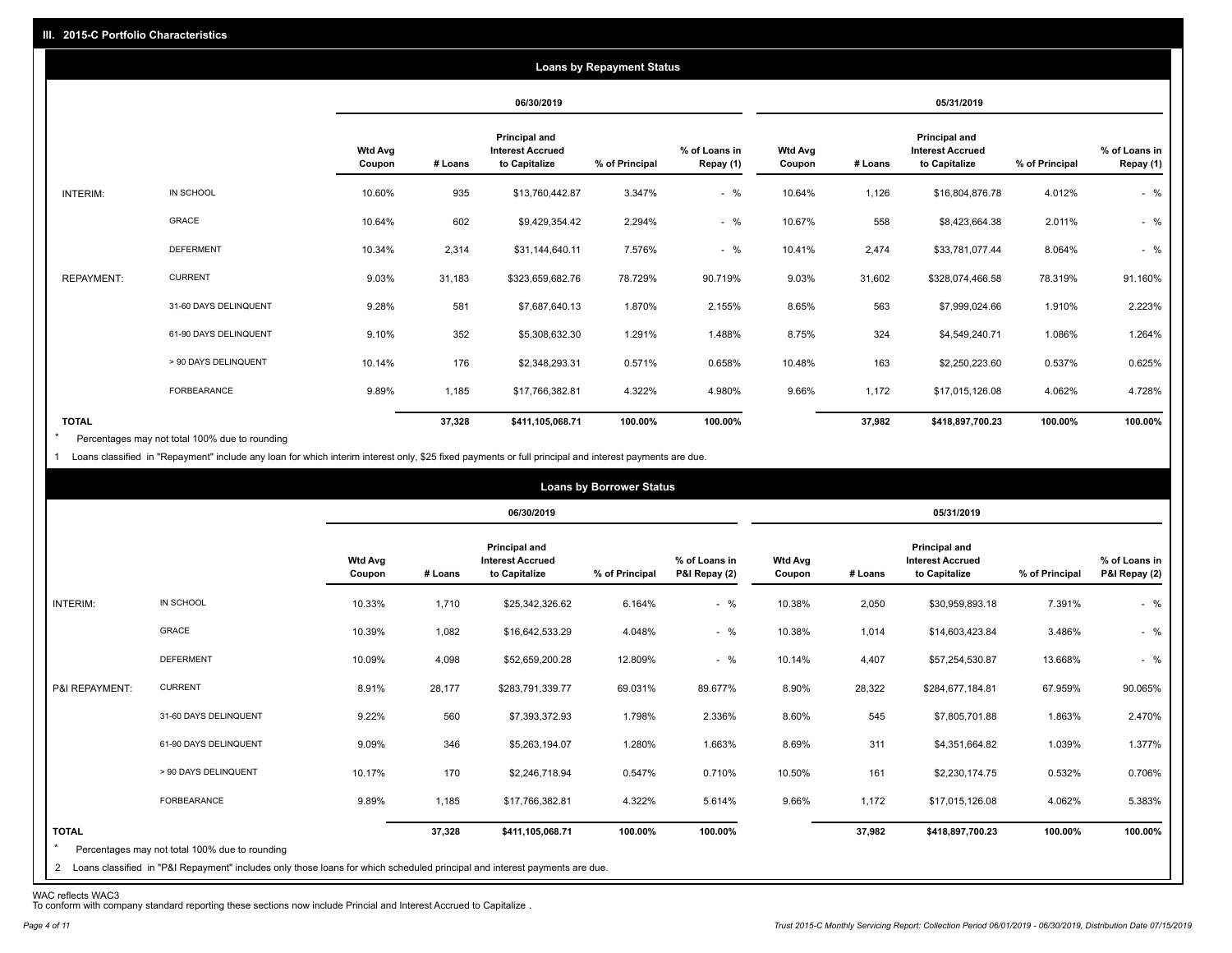|                                                                                                  | 6/30/2019        | 5/31/2019        |  |
|--------------------------------------------------------------------------------------------------|------------------|------------------|--|
| Pool Balance                                                                                     | \$411,105,068.71 | \$418,897,700.23 |  |
| Total # Loans                                                                                    | 37,328           | 37,982           |  |
| Total # Borrowers                                                                                | 26,807           | 27,284           |  |
| Weighted Average Coupon                                                                          | 9.34%            | 9.34%            |  |
| Weighted Average Remaining Term                                                                  | 122.57           | 122.62           |  |
| Percent of Pool - Cosigned                                                                       | 93.4%            | 93.3%            |  |
| Percent of Pool - Non Cosigned                                                                   | 6.6%             | 6.7%             |  |
| Borrower Interest Accrued for Period                                                             | \$3,023,139.75   | \$3,173,920.46   |  |
| <b>Outstanding Borrower Interest Accrued</b>                                                     | \$18,410,452.34  | \$19,437,103.49  |  |
| Gross Principal Realized Loss - Periodic *                                                       | \$626,747.19     | \$692,585.12     |  |
| Gross Principal Realized Loss - Cumulative *                                                     | \$24,241,411.05  | \$23,614,663.86  |  |
| Recoveries on Realized Losses - Periodic                                                         | \$194,867.84     | \$114,483.70     |  |
| Recoveries on Realized Losses - Cumulative                                                       | \$3,599,391.02   | \$3,404,523.18   |  |
| Net Losses - Periodic                                                                            | \$431,879.35     | \$578,101.42     |  |
| Net Losses - Cumulative                                                                          | \$20,642,020.03  | \$20,210,140.68  |  |
| Non-Cash Principal Activity - Capitalized Interest                                               | \$1,713,126.84   | \$935,381.61     |  |
| Since Issued Total Constant Prepayment Rate (CPR) (1)                                            | 9.95%            | 9.95%            |  |
| <b>Loan Substitutions</b>                                                                        | \$0.00           | \$0.00           |  |
| <b>Cumulative Loan Substitutions</b>                                                             | \$0.00           | \$0.00           |  |
| <b>Unpaid Servicing Fees</b>                                                                     | \$0.00           | \$0.00           |  |
| <b>Unpaid Administration Fees</b>                                                                | \$0.00           | \$0.00           |  |
| <b>Unpaid Carryover Servicing Fees</b>                                                           | \$0.00           | \$0.00           |  |
| Note Interest Shortfall                                                                          | \$0.00           | \$0.00           |  |
| Loans in Modification                                                                            | \$43,145,704.04  | \$43,588,570.39  |  |
| % of Loans in Modification as a % of Loans in Repayment (P&I)                                    | 14.44%           | 14.57%           |  |
|                                                                                                  |                  |                  |  |
| % Annualized Gross Principal Realized Loss - Periodic as a %<br>of Loans in Repayment (P&I) * 12 | 2.52%            | 2.78%            |  |
| % Gross Principal Realized Loss - Cumulative as a % of<br>Original Pool Balance                  | 3.23%            | 3.15%            |  |
|                                                                                                  |                  |                  |  |

\* In accordance with the Servicer's current policies and procedures, after September 1, 2017 loans subject to bankruptcy claims generally will not be reported as a charged- off unless and until they are delinquent for 120

(1) For additional information, see 'Since Issued CPR Methodology' found on page 11 of this report.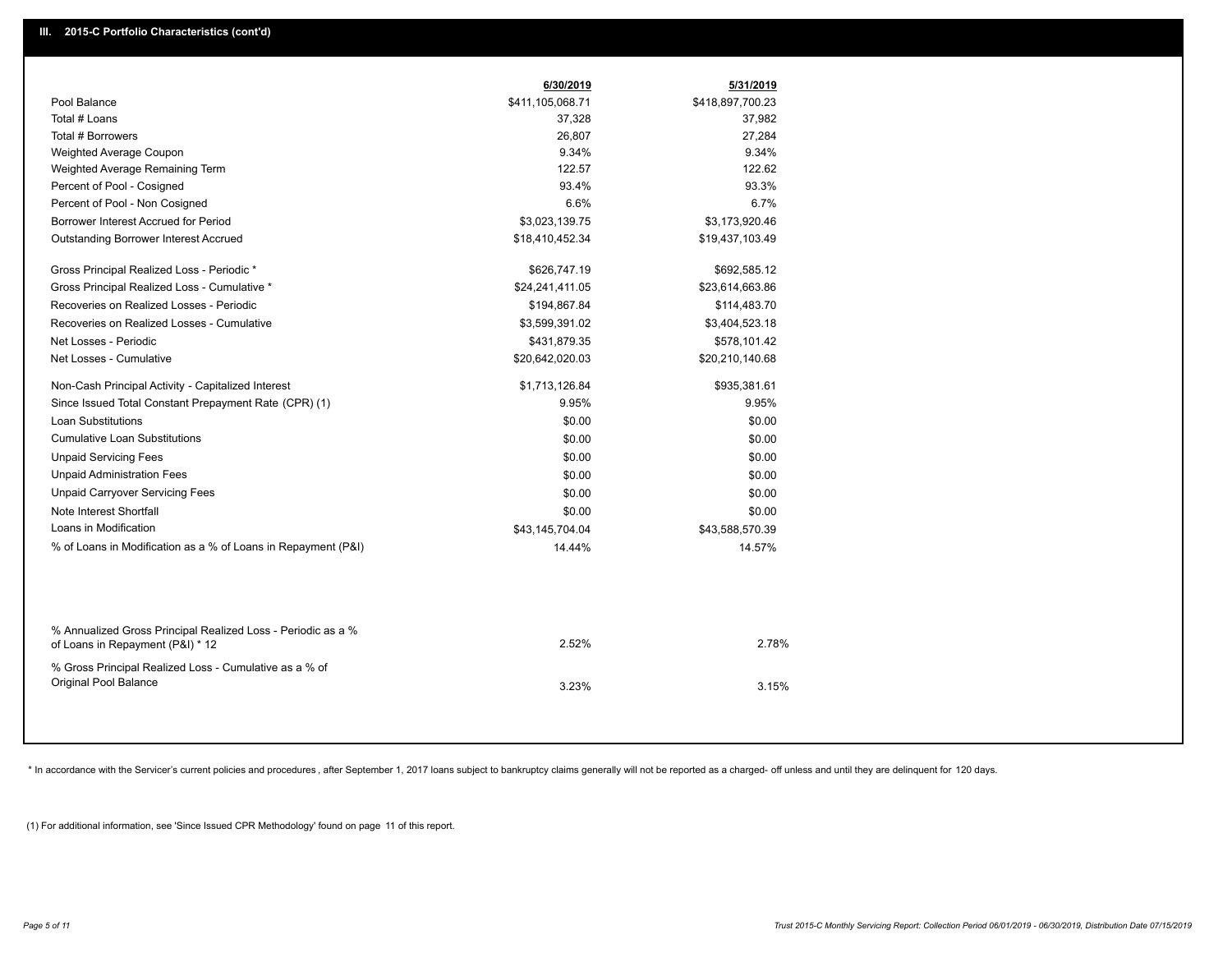#### **Loan Program**  A

|                                    | Weighted<br><b>Average Coupon</b> | # LOANS     | <b>\$ AMOUNT</b> | $%$ *     |
|------------------------------------|-----------------------------------|-------------|------------------|-----------|
| - Smart Option Interest-Only Loans | 8.79%                             | 7,870       | \$59,205,183.94  | 14.401%   |
| - Smart Option Fixed Pay Loans     | 9.25%                             | 9,778       | \$127,998,652.06 | 31.135%   |
| - Smart Option Deferred Loans      | 9.41%                             | 19.680      | \$223,901,232.71 | 54.463%   |
| - Other Loan Programs              | $0.00\%$                          | $\mathbf 0$ | \$0.00           | $0.000\%$ |
| Total                              | 9.27%                             | 37,328      | \$411,105,068.71 | 100.000%  |

\* Percentages may not total 100% due to rounding

B

C

**Index Type**

|                       | Weighted<br><b>Average Coupon</b> | # LOANS | <b>S AMOUNT</b>  | % *      |
|-----------------------|-----------------------------------|---------|------------------|----------|
| - Fixed Rate Loans    | 7.16%                             | 8,963   | \$118,491,155.41 | 28.823%  |
| - LIBOR Indexed Loans | 10.12%                            | 28,365  | \$292,613,913.30 | 71.177%  |
| - Other Index Rates   | $0.00\%$                          | 0       | \$0.00           | 0.000%   |
| Total                 | 9.27%                             | 37,328  | \$411,105,068.71 | 100.000% |

\* Percentages may not total 100% due to rounding

## **Weighted Average Recent FICO**

| $0 - 639$<br>640 - 669<br>670 - 699<br>700 - 739 | 3,158<br>2,441<br>4,023 | \$36,349,995.44<br>\$27,109,516.39<br>\$45,661,814.21 | 8.842%<br>6.594% |
|--------------------------------------------------|-------------------------|-------------------------------------------------------|------------------|
|                                                  |                         |                                                       |                  |
|                                                  |                         |                                                       |                  |
|                                                  |                         |                                                       | 11.107%          |
|                                                  | 7,650                   | \$86,083,302.20                                       | 20.939%          |
| $740 +$                                          | 20,054                  | \$215,892,197.32                                      | 52.515%          |
| $N/A$ <sub>(1)</sub>                             | $\overline{2}$          | \$8,243.15                                            | 0.002%           |
| <b>Total</b>                                     | 37,328                  | \$411,105,068.71                                      | 100.000%         |

WAC reflects WAC3

To conform with company standard reporting these sections now include Princial and Interest Accrued to Capitalize .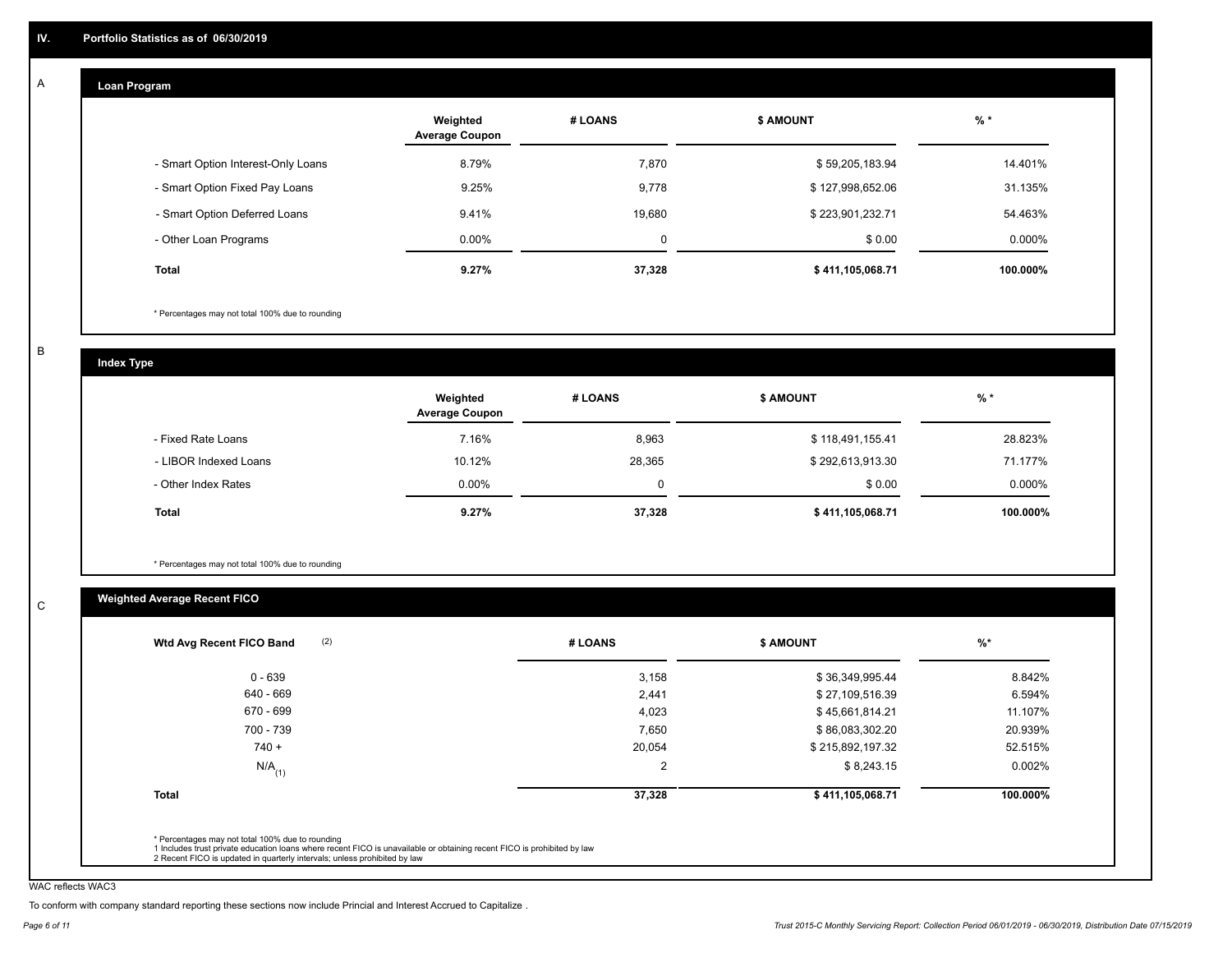| V. |       | 2015-C Reserve Account and Principal Distribution Calculations                             |                  |  |
|----|-------|--------------------------------------------------------------------------------------------|------------------|--|
| А. |       | <b>Reserve Account</b>                                                                     |                  |  |
|    |       | Specified Reserve Account Balance                                                          | \$1,884,455.00   |  |
|    |       | Actual Reserve Account Balance                                                             | \$1,884,455.00   |  |
| В. |       | <b>Principal Distribution Amount</b>                                                       |                  |  |
|    | i.    | Class A Notes Outstanding                                                                  | \$223,228,390.16 |  |
|    | ii.   | Pool Balance                                                                               | \$411,105,068.71 |  |
|    | iii.  | First Priority Principal Distribution Amount (i - ii)                                      | \$0.00           |  |
|    |       |                                                                                            |                  |  |
|    | iv.   | Class A and B Notes Outstanding                                                            | \$293,228,390.16 |  |
|    | v.    | First Priority Principal Distribution Amount                                               | \$0.00           |  |
|    | vi.   | Pool Balance                                                                               | \$411,105,068.71 |  |
|    | vii.  | Specified Overcollateralization Amount                                                     | \$123,331,520.61 |  |
|    | viii. | Available Funds (after payment of waterfall items A through H)                             | \$8,967,789.45   |  |
|    | ix.   | <b>Class C Notes Outstanding</b>                                                           | \$50,000,000.00  |  |
|    | x.    | Regular Principal Distribution Amount (if (iv > 0, (iv - v) - (vi - vii), min(viii, ix))   | \$5,454,842.06   |  |
|    | xi.   | Pool Balance                                                                               | \$411,105,068.71 |  |
|    |       |                                                                                            |                  |  |
|    | xii.  | 10% of Initial Pool Balance                                                                | \$74,963,981.87  |  |
|    | xiii. | First Priority Principal Distribution Amount                                               | \$0.00           |  |
|    | XIV.  | Regular Principal Distribution Amount                                                      | \$5,454,842.06   |  |
|    | XV.   | Available Funds (after payment of waterfall items A through J)                             | \$3,512,947.39   |  |
|    |       | xvi. Additional Principal Distribution Amount (if(ix $\lt$ = x, min(xv, xi - xiii - xiv))) | \$0.00           |  |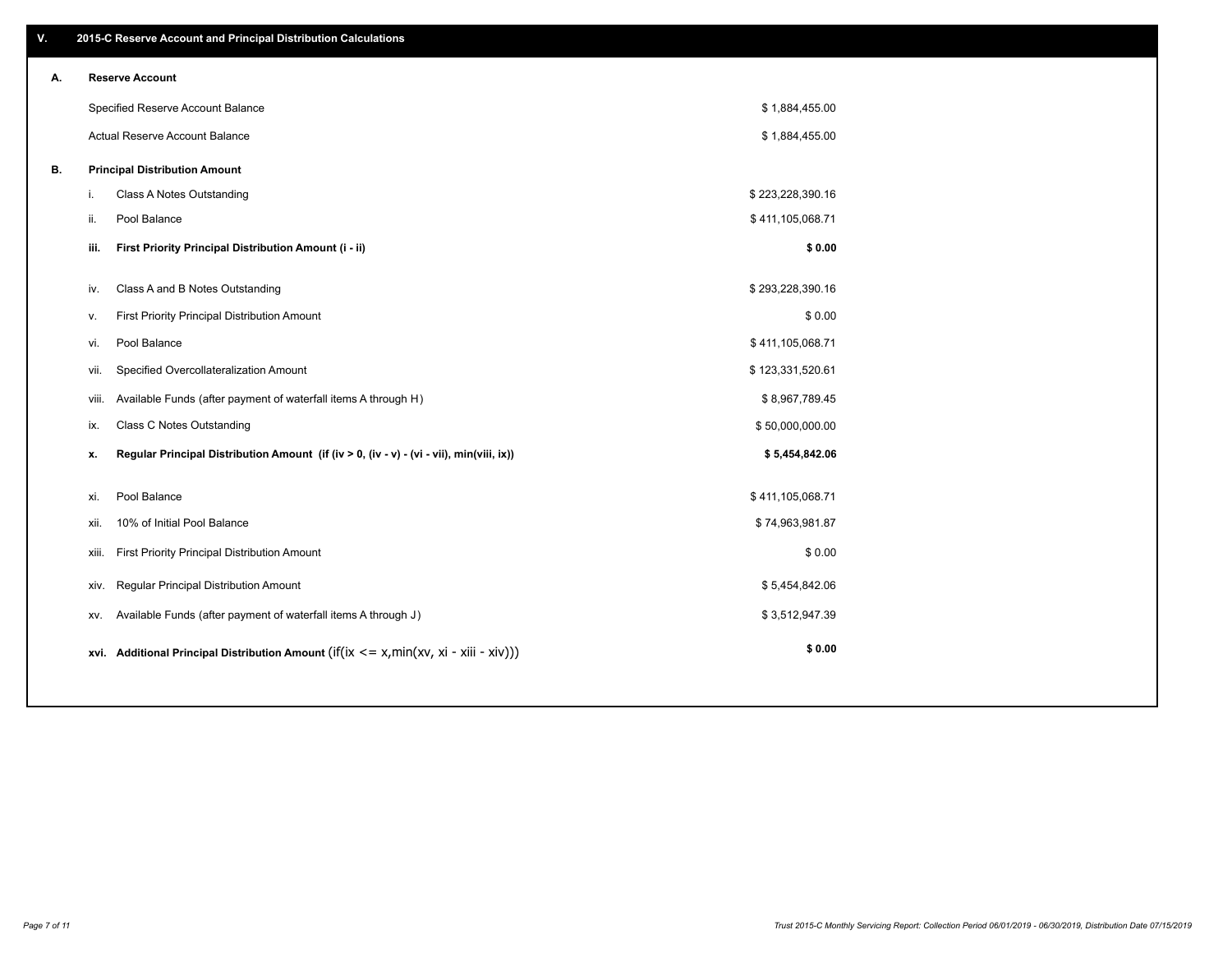|    |                                                                                   | Paid                 | <b>Funds Balance</b>             |
|----|-----------------------------------------------------------------------------------|----------------------|----------------------------------|
|    | <b>Total Available Funds</b>                                                      |                      | \$10,261,817.92                  |
| A  | <b>Trustee Fees</b>                                                               | \$0.00               | \$10,261,817.92                  |
| В  | <b>Servicing Fees</b>                                                             | \$269,085.64         | \$9,992,732.28                   |
| C  | i. Administration Fees<br>ii. Unreimbursed Administrator Advances plus any Unpaid | \$8,333.00<br>\$0.00 | \$9,984,399.28<br>\$9,984,399.28 |
| D  | Class A Noteholders Interest Distribution Amount                                  | \$624,943.16         | \$9,359,456.12                   |
| Е  | First Priority Principal Payment                                                  | \$0.00               | \$9,359,456.12                   |
| F. | Class B Noteholders Interest Distribution Amount                                  | \$204,166.67         | \$9,155,289.45                   |
| G  | Class C Noteholders Interest Distribution Amount                                  | \$187,500.00         | \$8,967,789.45                   |
| H  | <b>Reinstatement Reserve Account</b>                                              | \$0.00               | \$8,967,789.45                   |
|    | Regular Principal Distribution                                                    | \$5,454,842.06       | \$3,512,947.39                   |
| J  | <b>Carryover Servicing Fees</b>                                                   | \$0.00               | \$3,512,947.39                   |
| Κ  | Additional Principal Distribution Amount                                          | \$0.00               | \$3,512,947.39                   |
| L  | <b>Unpaid Expenses of Trustee</b>                                                 | \$0.00               | \$3,512,947.39                   |
| M  | Unpaid Expenses of Administrator                                                  | \$0.00               | \$3,512,947.39                   |
| N  | Remaining Funds to the Residual Certificateholders                                | \$3,512,947.39       | \$0.00                           |

#### **Waterfall Conditions**

|      | Pool Balance                                                                     | \$411,105,068.71 |
|------|----------------------------------------------------------------------------------|------------------|
| Iİ.  | Class A and B Notes Outstanding                                                  | \$293,228,390.16 |
| iii. | Class C Noteholders' Interest Distribution Ratio (i / ii)                        | 140.20%          |
| iv.  | Minimum Ratio                                                                    | 110.00%          |
| V.   | Is the Class C Noteholders' Interest Distribution Condition Satisfied (iii > iv) | ν                |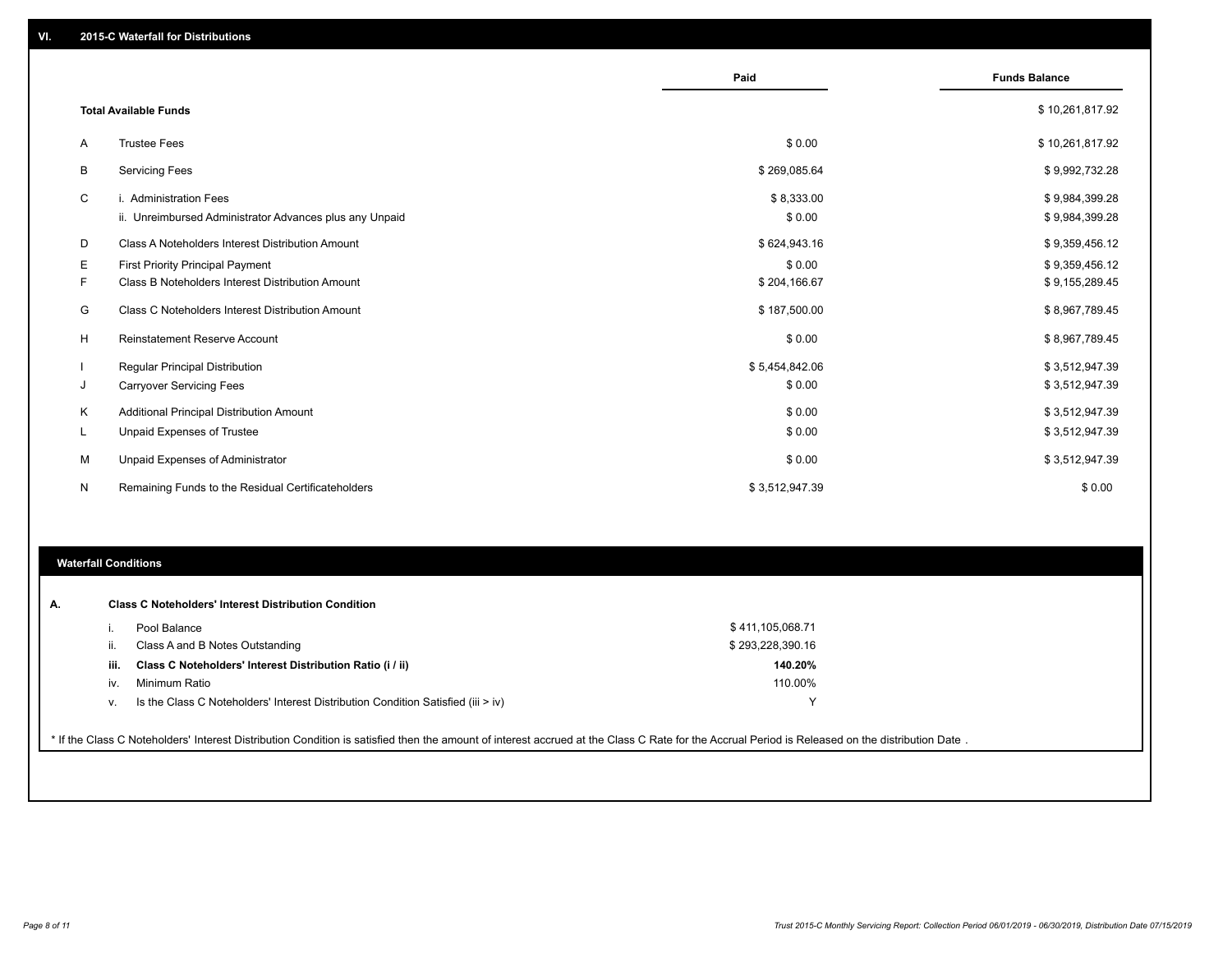# **VII. 2015-C Distributions**

| <b>Distribution Amounts</b>                                |                         |                         |                         |
|------------------------------------------------------------|-------------------------|-------------------------|-------------------------|
|                                                            | A <sub>2</sub> A        | A <sub>2</sub> B        | A3                      |
| Cusip/Isin                                                 | 78448RAB2               | 78448RAC0               | 78448RAD8               |
| <b>Beginning Balance</b>                                   | \$99,945,526.92         | \$48,282,863.24         | \$75,000,000.00         |
| Index                                                      | <b>FIXED</b>            | <b>LIBOR</b>            | <b>LIBOR</b>            |
| Spread/Fixed Rate                                          | 2.75%                   | 1.40%                   | 1.95%                   |
| Record Date (Days Prior to Distribution)                   | 1 NEW YORK BUSINESS DAY | 1 NEW YORK BUSINESS DAY | 1 NEW YORK BUSINESS DAY |
| <b>Accrual Period Begin</b>                                | 6/15/2019               | 6/17/2019               | 6/17/2019               |
| <b>Accrual Period End</b>                                  | 7/15/2019               | 7/15/2019               | 7/15/2019               |
| Daycount Fraction                                          | 0.08333333              | 0.07777778              | 0.07777778              |
| Interest Rate*                                             | 2.75000%                | 3.79425%                | 4.34425%                |
| <b>Accrued Interest Factor</b>                             | 0.002291667             | 0.002951083             | 0.003378861             |
| <b>Current Interest Due</b>                                | \$229,041.83            | \$142,486.75            | \$253,414.58            |
| Interest Shortfall from Prior Period Plus Accrued Interest | $\mathsf{\$}$ -         | $\mathcal{S}$ -         | $\frac{1}{2}$           |
| <b>Total Interest Due</b>                                  | \$229,041.83            | \$142,486.75            | \$253,414.58            |
| <b>Interest Paid</b>                                       | \$229,041.83            | \$142,486.75            | \$253,414.58            |
| <b>Interest Shortfall</b>                                  | $$ -$                   | $\mathsf{\$}$ -         | $$ -$                   |
| <b>Principal Paid</b>                                      | \$3,678,020.54          | \$1,776,821.52          | $$ -$                   |
| <b>Ending Principal Balance</b>                            | \$96,267,506.38         | \$46,506,041.72         | \$75,000,000.00         |
| Paydown Factor                                             | 0.017768215             | 0.017768215             | 0.000000000             |
| <b>Ending Balance Factor</b>                               | 0.465060417             | 0.465060417             | 1.000000000             |

\* Pay rates for Current Distribution. For the interest rates applicable to the next distribution date, please see https://www.salliemae.com/about/investors/data/SMBabrate.txt.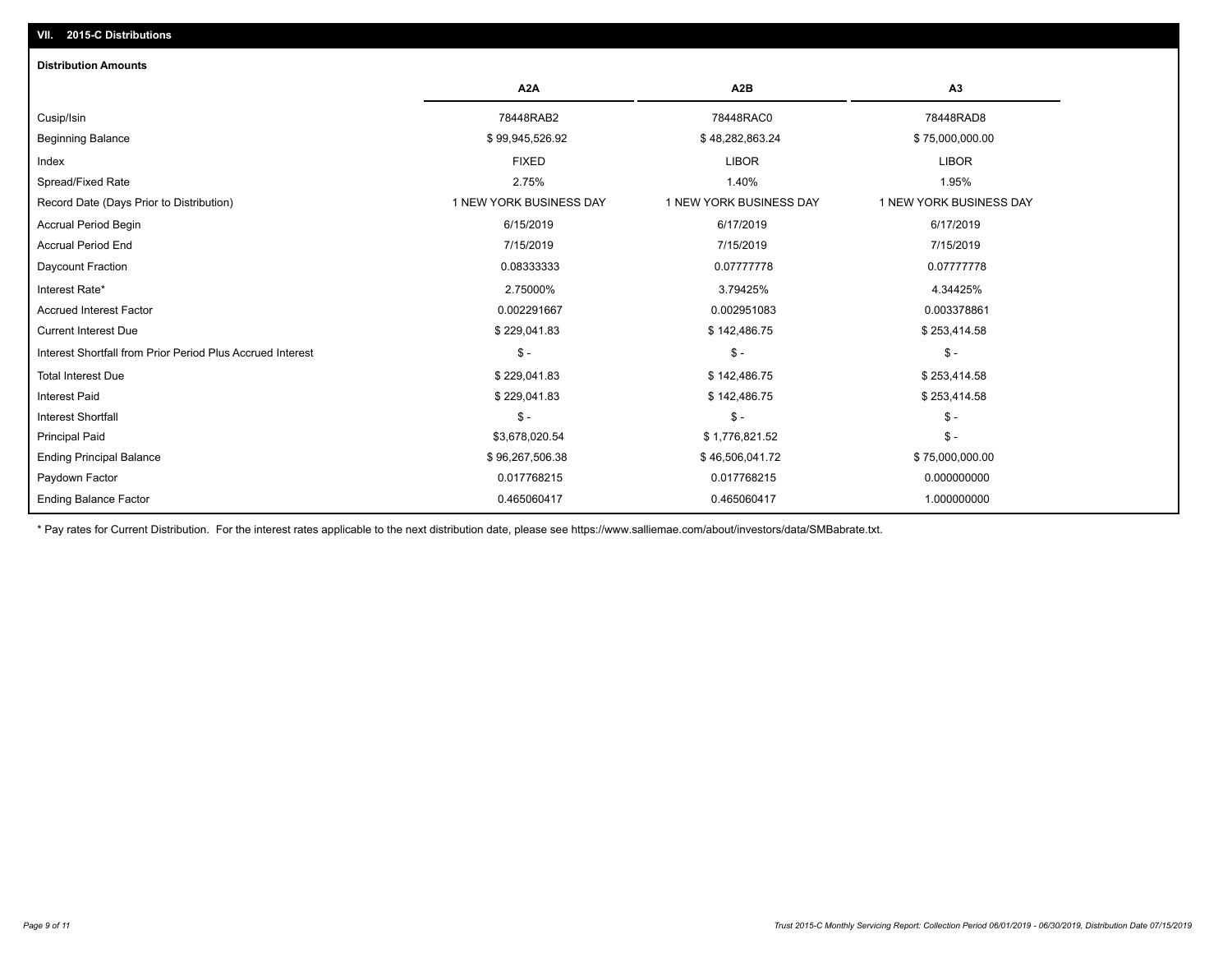| <b>Distribution Amounts</b>                                |                         |                         |
|------------------------------------------------------------|-------------------------|-------------------------|
|                                                            | в                       | C                       |
| Cusip/Isin                                                 | 78448RAE6               | 78448RAF3               |
| <b>Beginning Balance</b>                                   | \$70,000,000.00         | \$50,000,000.00         |
| Index                                                      | <b>FIXED</b>            | <b>FIXED</b>            |
| Spread/Fixed Rate                                          | 3.50%                   | 4.50%                   |
| Record Date (Days Prior to Distribution)                   | 1 NEW YORK BUSINESS DAY | 1 NEW YORK BUSINESS DAY |
| <b>Accrual Period Begin</b>                                | 6/15/2019               | 6/15/2019               |
| <b>Accrual Period End</b>                                  | 7/15/2019               | 7/15/2019               |
| Daycount Fraction                                          | 0.08333333              | 0.08333333              |
| Interest Rate*                                             | 3.50000%                | 4.50000%                |
| <b>Accrued Interest Factor</b>                             | 0.002916667             | 0.003750000             |
| <b>Current Interest Due</b>                                | \$204,166.67            | \$187,500.00            |
| Interest Shortfall from Prior Period Plus Accrued Interest | $\mathcal{S}$ -         | $\mathsf{\$}$ -         |
| <b>Total Interest Due</b>                                  | \$204,166.67            | \$187,500.00            |
| Interest Paid                                              | \$204,166.67            | \$187,500.00            |
| <b>Interest Shortfall</b>                                  | $\mathcal{S}$ -         | $\mathsf{\$}$ -         |
| <b>Principal Paid</b>                                      | $\mathsf{\$}$ -         | $\mathbb{S}$ -          |
| <b>Ending Principal Balance</b>                            | \$70,000,000.00         | \$50,000,000.00         |
| Paydown Factor                                             | 0.000000000             | 0.000000000             |
| <b>Ending Balance Factor</b>                               | 1.000000000             | 1.000000000             |

\* Pay rates for Current Distribution. For the interest rates applicable to the next distribution date, please see https://www.salliemae.com/about/investors/data/SMBabrate.txt.

**VII. 2015-C Distributions**